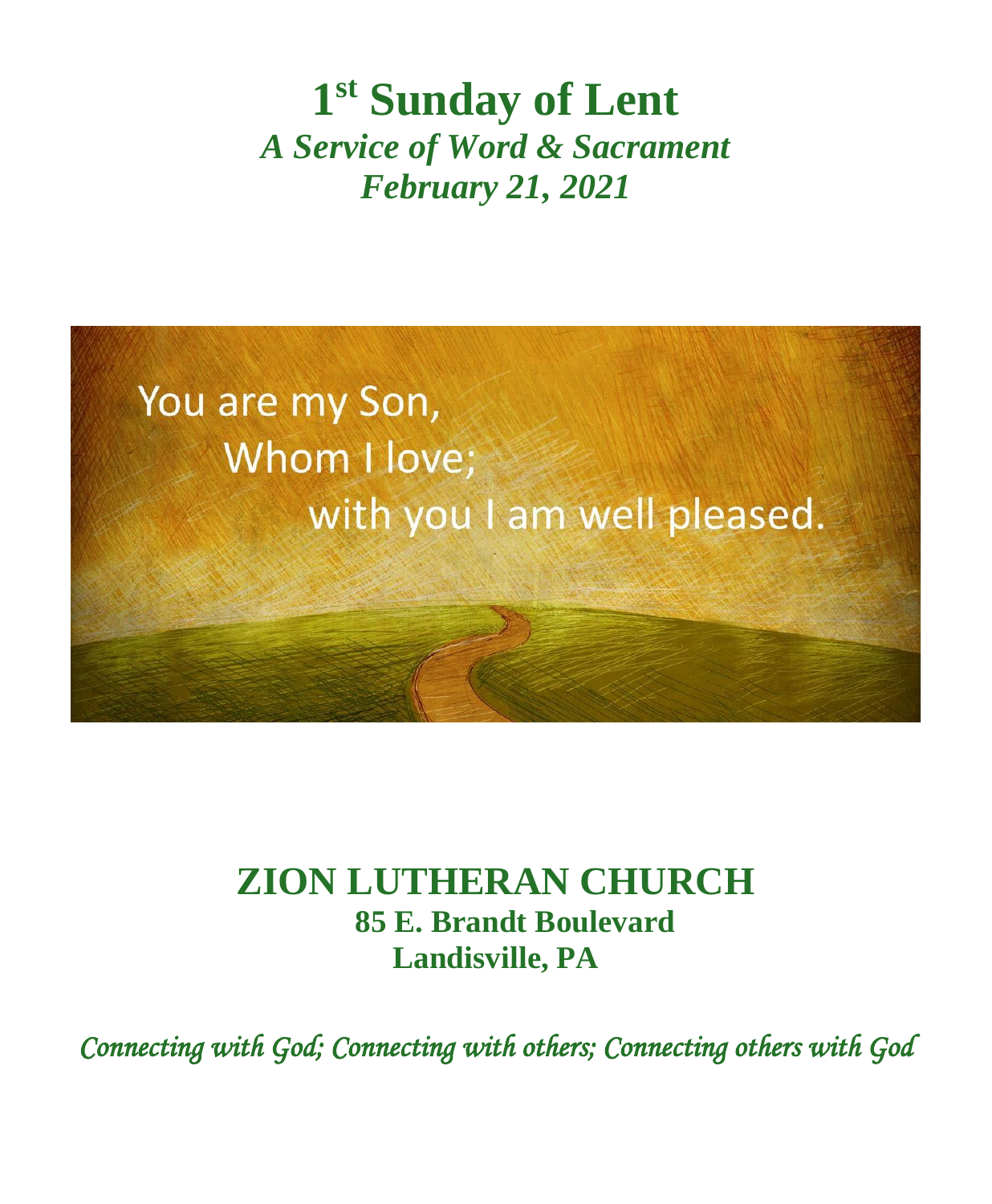# **GENERAL INFORMATION**

**WELCOME TO ZION!** We are glad you have chosen to worship with us with in-person or online. For in-person worshippers, all words and parts of the service will be projected on the screen in the front of the sanctuary. If you prefer a printed bulletin, you may pick one up on the table in the Narthex by the entrance to the Sanctuary. The service contains the four parts of the Lutheran liturgy (The Gathering, The Word, The Meal, and The Sending). Should you have any questions concerning our service, please do not hesitate to talk with Pastor Sell.

# **WORSHIP OPPORTUNITIES AT ZION**

**IN-PERSON:** All are invited to join us for worship at 9:00 a.m. each Sunday morning. There will also be mid-week services during Holy Week: Maundy Thursday & Good Friday – both at 7:00 p.m. Please call or text Anne Rankin (717-945-4585) to reserve seating.

**ONLINE:** Worship services are livestreamed. If you are unable or prefer not to watch during the livestream, the recording is available to view any time after the service concludes. The link for the church YouTube channel where you can find livestream and recorded services is: [http://bit.ly/Zion\\_Live](http://bit.ly/Zion_Live)

# **FOR THOSE WORSHIPPING IN-PERSON**

- ❖ Please social distance at all times and sanitize your hands using the hand sanitizer units located on the walls in the hallways, Connection Zone, and Social Room.
- ❖ Please wear masks at all times.
- ❖ A no-touch temperature screening is required by all who enter the church prior to worship.
- ❖ Only one individual may be in restrooms at a time. Please follow the signs on the restroom doors.
- $\bullet$  Children are welcome to be active participants in the worship service. Currently, nursery care is not available.
- ❖ Ushers are located near the front and back of the worship area to direct people to seating and to the offering plates.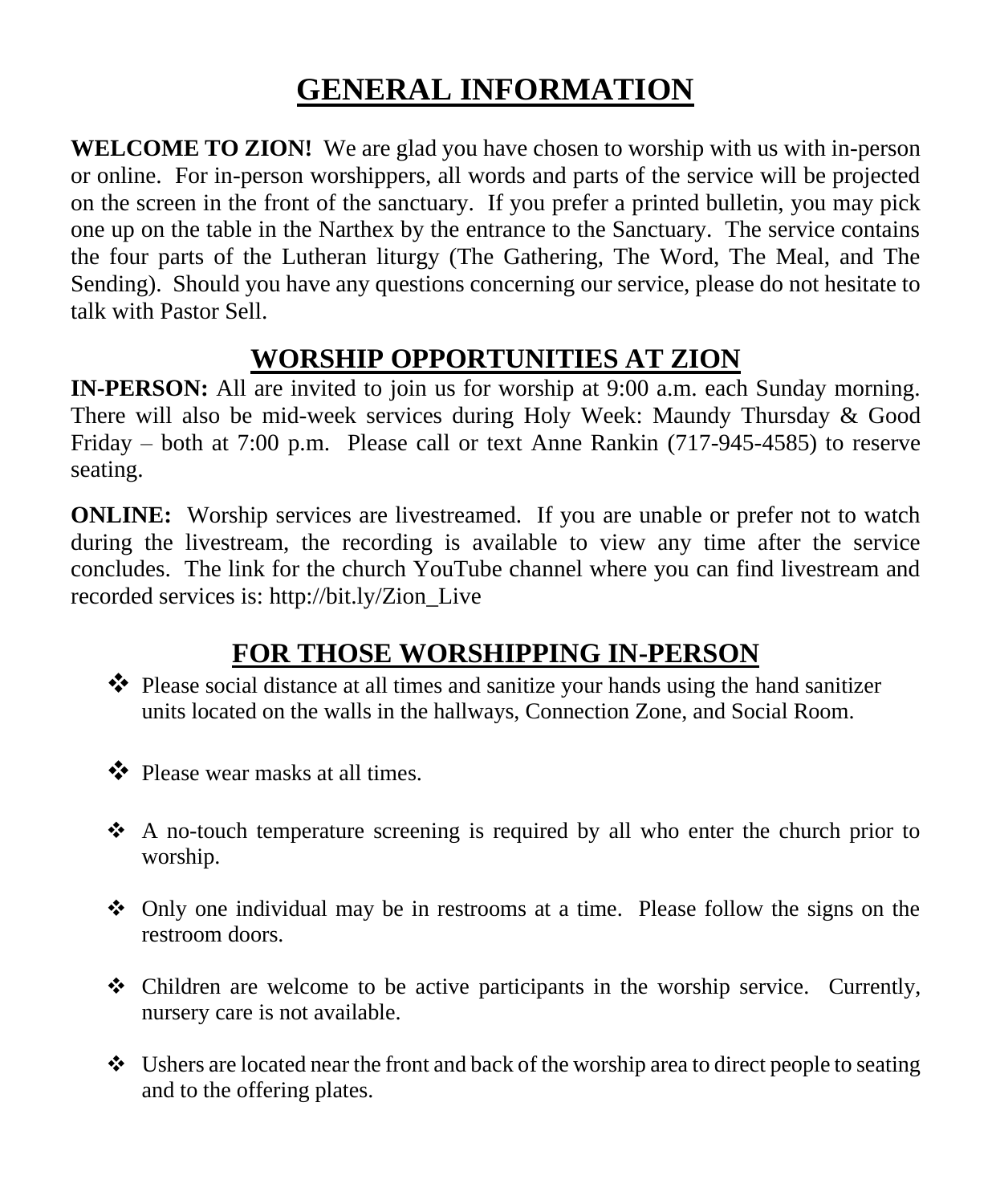# **FIRST SUNDAY OF LENT** *A Service of Word & Sacrament*

*P: Pastor A: Assisting Minister C: Congregation* 

## **ABOUT TODAY'S READINGS**

*On Ash Wednesday the church began its journey toward baptismal immersion in the death and resurrection of Christ. This year, the Sundays in Lent lead us to focus on five covenants God makes in the Hebrew Scriptures and to use them as lenses through which to view baptism. First Peter connects the way God saved Noah's family in the flood with the way God saves us through the water of baptism. The baptismal covenant is made with us individually, but the new life we are given in baptism is for the sake of the whole world.*

#### **CHIMES**

# **WELCOME & ANNOUNCEMENTS**

**PRELUDE** *A Mighty Fortress* Arr. by Jonathan Reuss

*Please stand if you are able.* 

#### **CONFESSION & FORGIVENESS**

- P: Blessed be the holy Trinity,  $\pm$  one God, the keeper of the covenant, the source of steadfast love, our rock and our redeemer.
- **C: Amen.**
- P: God hears us when we cry, and draws us close in Jesus Christ. Let us return to the one who is full of compassion.

*Silence for reflection.*

- P: Fountain of living water,
- **C: pour out your mercy over us. Our sin is heavy, and we long to be free. Rebuild what we have ruined and mend what we have torn. Wash us in your cleansing flood. Make us alive in the Spirit to follow in the way of Jesus, as healers and restorers of the world you so love. Amen.**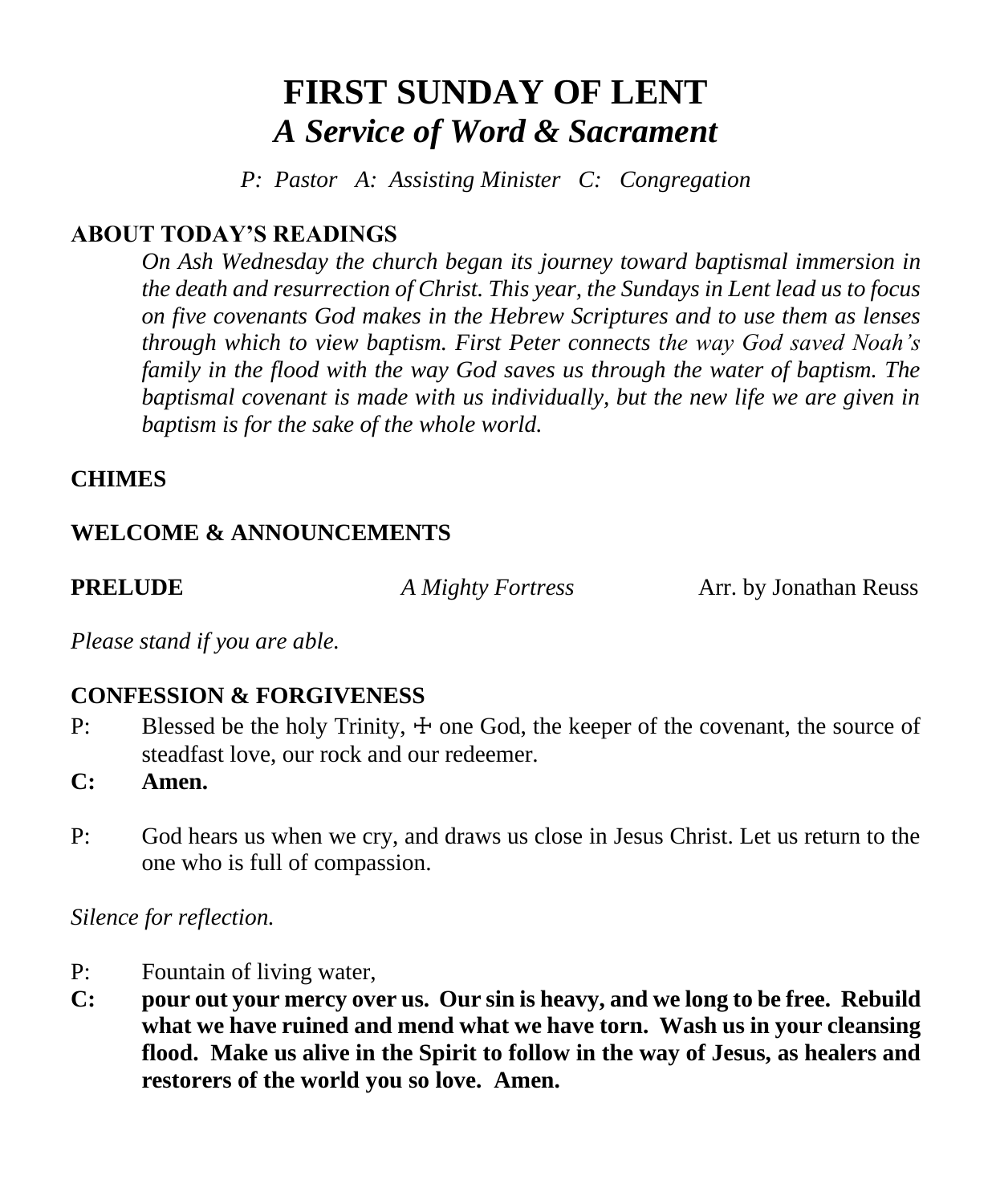P: Beloved, God's word never fails. The promise rests on grace: by the saving love of Jesus Christ, the wisdom and power of God, your sins are  $\pm$  forgiven, and God remembers them no more. Journey in the way of Jesus.

**C: Amen.** 

**SONG** *As The Deer* Blue Book 58

*You are invited to hum along.*

As the deer panteth for the water, So my soul longeth after Thee. You alone are my heart's desire, And I long to worship Thee.

*Refrain* You alone are my strength, my shield; To You alone may my spirit yield. You alone are my heart's desire, And I long to worship Thee.

You're my friend and You are my brother, Even though You are a King. I love You more than any other, So much more than anything. *Refrain*

I want You more than gold or silver, Only You can satisfy. You alone are the real joy giver, And the apple of my eye. *Refrain*

### **THE GREETING**

- P: The grace of our Lord Jesus Christ, the love of God, and the communion of the Holy Spirit be with you all.
- **C: And also with you.**

#### **PRAYER OF THE DAY**

P: Holy God, heavenly Father, in the waters of the flood you saved the chosen, and in the wilderness of temptation you protected your Son from sin. Renew us in the gift of baptism. May your holy angels be with us, that the wicked foe may have no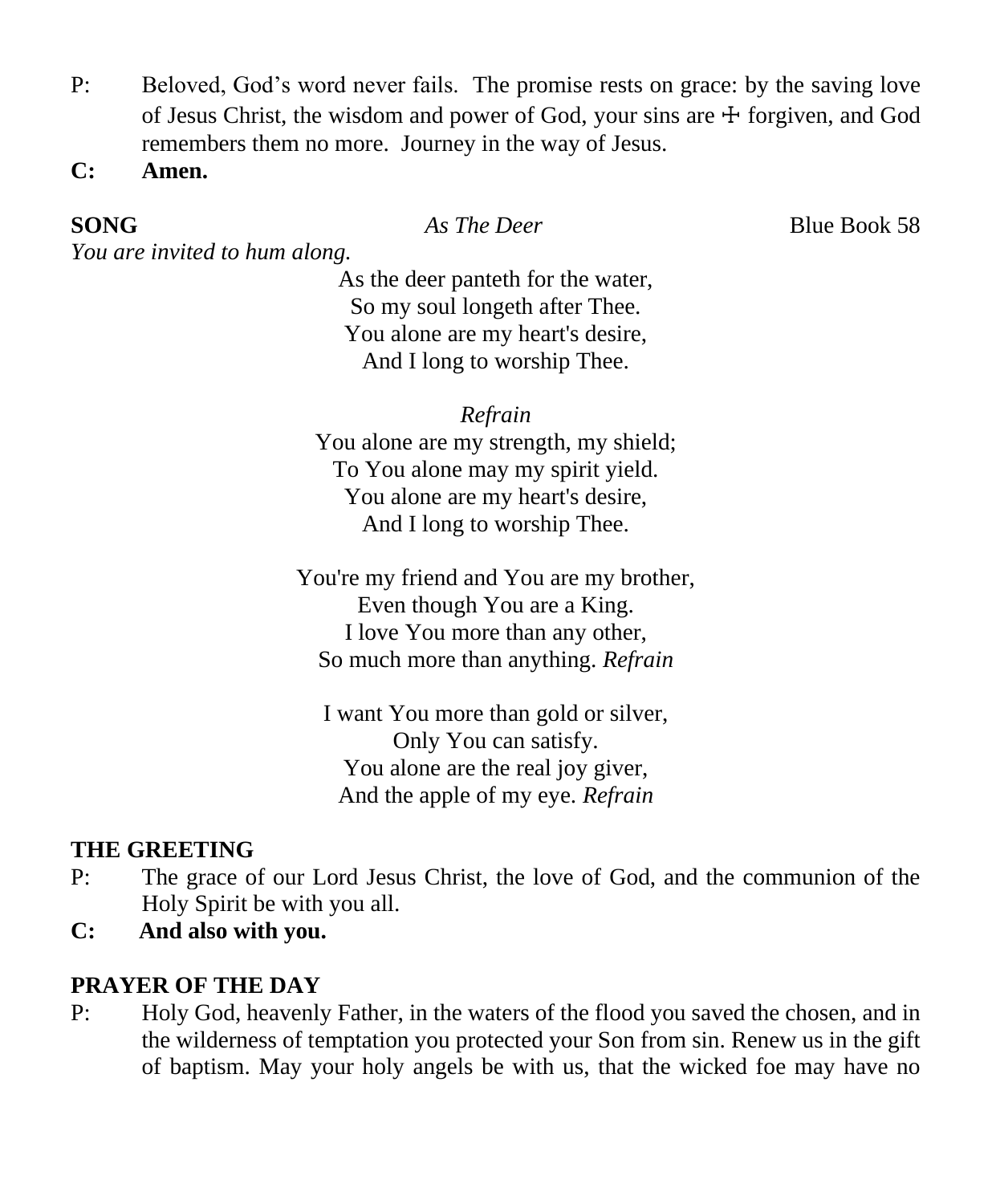power over us, through Jesus Christ, our Savior and Lord, who lives and reigns with you and the Holy Spirit, one God, now and forever.

**C: Amen.**

*Please be seated.*

#### **† THE WORD †**

#### **FIRST READING** Genesis 9:8-17

- A:  $8\text{God said to Noah and to his sons with him, } 9\text{``As for me, I am establishing my}$ covenant with you and your descendants after you,  $^{10}$  and with every living creature that is with you, the birds, the domestic animals, and every animal of the earth with you, as many as came out of the ark.  $<sup>11</sup>I$  establish my covenant with you, that never</sup> again shall all flesh be cut off by the waters of a flood, and never again shall there be a flood to destroy the earth."  $^{12}$ God said, "This is the sign of the covenant that I make between me and you and every living creature that is with you, for all future generations: <sup>13</sup>I have set my bow in the clouds, and it shall be a sign of the covenant between me and the earth.  $14$ When I bring clouds over the earth and the bow is seen in the clouds,  $^{15}I$  will remember my covenant that is between me and you and every living creature of all flesh; and the waters shall never again become a flood to destroy all flesh. <sup>16</sup>When the bow is in the clouds, I will see it and remember the everlasting covenant between God and every living creature of all flesh that is on the earth."  $17$ God said to Noah, "This is the sign of the covenant that I have established between me and all flesh that is on the earth."
- A: The Word of the Lord.
- **C: Thanks be to God.**

### **SECOND READING** 1 Peter 3:18-22

A:  $18$ Christ also suffered for sins once for all, the righteous for the unrighteous, in order to bring you to God. He was put to death in the flesh, but made alive in the spirit,  $19$ in which also he went and made a proclamation to the spirits in prison,  $20$ who in former times did not obey, when God waited patiently in the days of Noah, during the building of the ark, in which a few, that is, eight persons, were saved through water. <sup>21</sup>And baptism, which this prefigured, now saves you—not as a removal of dirt from the body, but as an appeal to God for a good conscience, through the resurrection of Jesus Christ, <sup>22</sup>who has gone into heaven and is at the right hand of God, with angels, authorities, and powers made subject to him.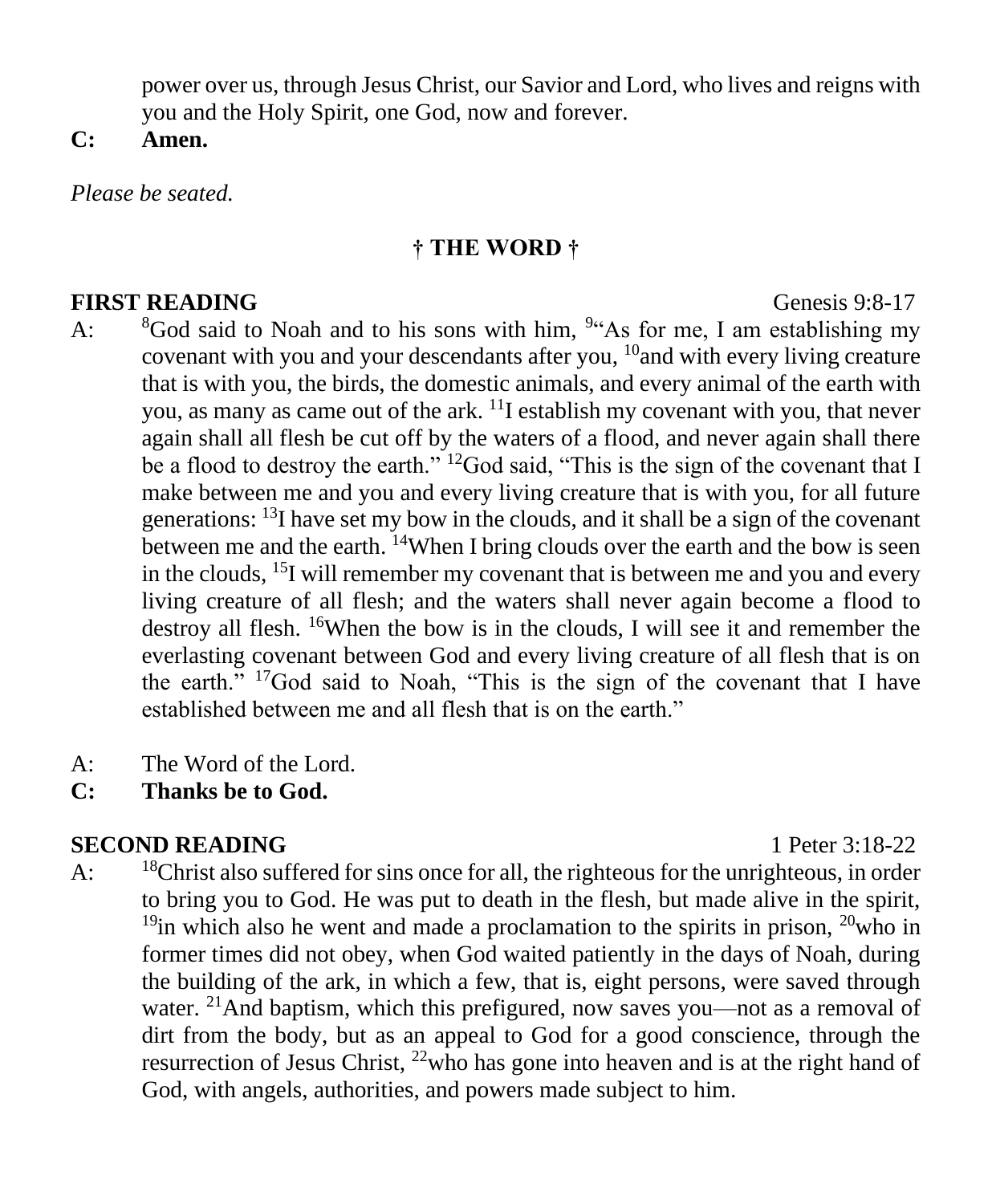- A: The Word of the Lord.
- **C: Thanks be to God.**

#### **CHILDREN'S CHAT**

*Please stand if you are able.*

#### **GOSPEL ACCLAMATION** *Lord Jesus, You Shall Be My Song* ELW 808

*For the Lenten season, we will be using a new hymn for the Gospel Acclamation. The words and music are from the Little Sisters of Jesus and L'Arche. The Little Sisters were founded in North Africa during the Depression of the 1930s. They grew up during WWII and dedicated their ministry to the multiple-handicapped. The Little Sisters now have missions all over the world including the United States. It is out of this caring for the least that today's hymn prayer comes.*

*You are invited to pray the words as a prayer and to hum along.*

- 1 Lord Jesus, you shall be my song as I journey; I'll tell ev'rybody about you wherever I go: you alone are our life and our peace and our love. Lord Jesus, you shall be my song as I journey.
- 2 Lord Jesus, I'll praise you as long as I journey. May all of my joy be a faithful reflection of you. May the earth and the sea and the sky join my song. Lord Jesus, I'll praise you as long as I journey.

3 As long as I live, Jesus, make me your servant, to carry your cross and to share all your burdens and tears. For you saved me by giving your body and blood. As long as I live, Jesus, make me your servant.

4 I fear in the dark and the doubt of my journey; but courage will come with the sound of your steps by my side. And with all of the family you saved by your love, we'll sing to your dawn at the end of our journey.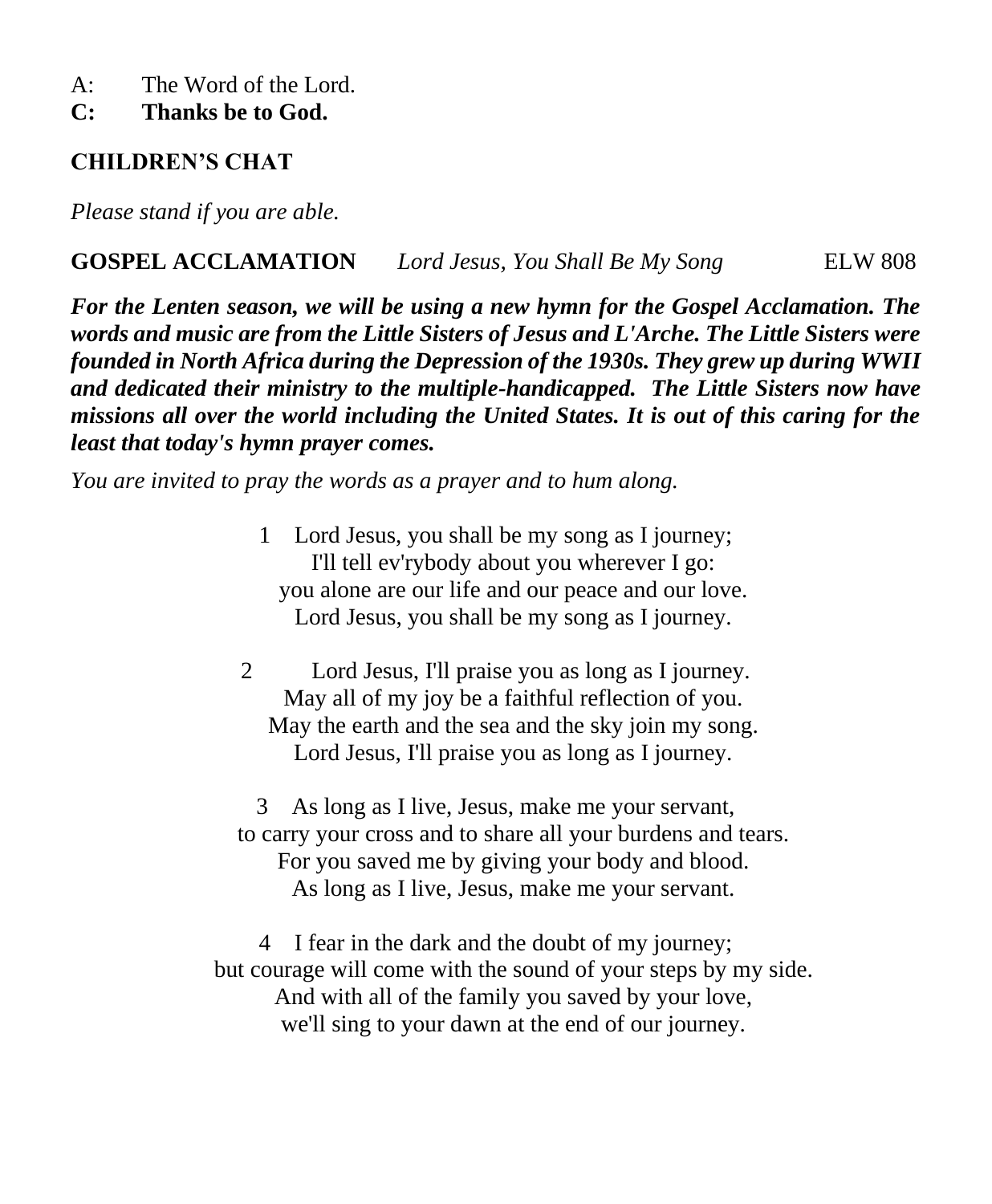### **GOSPEL READING Mark 1:9-15**

- P: The Holy Gospel according to St. Mark, the 1<sup>st</sup> chapter.
- **C: Glory to you, O Lord.**

<sup>9</sup>In those days Jesus came from Nazareth of Galilee and was baptized by John in the Jordan.  $^{10}$ And just as he was coming up out of the water, he saw the heavens torn apart and the Spirit descending like a dove on him.  $\frac{11}{1}$ And a voice came from heaven, "You are my Son, the Beloved; with you I am well pleased."

 $12$ And the Spirit immediately drove him out into the wilderness.  $13$ He was in the wilderness forty days, tempted by Satan; and he was with the wild beasts; and the angels waited on him.

 $14$ Now after John was arrested, Jesus came to Galilee, proclaiming the good news of God, <sup>15</sup>and saying, "The time is fulfilled, and the kingdom of God has come near; repent, and believe in the good news."

- P: The Gospel of the Lord.
- **C: Praise to you, O Christ.**

*Please be seated.*

**SERMON Pastor Melody Sell** 

**SPECIAL MUSIC** *A Mighty Fortress* David Wesley

*Please stand if you are able.*

#### **APOSTLES CREED**

- P: Let us profess our faith together.
- **C: I believe in God, the Father almighty, creator of heaven and earth.**

**I believe in Jesus Christ, his only Son, our Lord. He was conceived by the power of the Holy Spirit and born of the Virgin Mary. He suffered under Pontius Pilate, was crucified, died, and was buried. He descended into hell.**

**On the third day he rose again. He ascended into heaven, and is seated at the right hand of the Father. He will come again to judge the living and the dead.**

**I believe in the Holy Spirit, the holy catholic church, the communion of saints, the forgiveness of sins, the resurrection of the body, and the life everlasting. Amen.**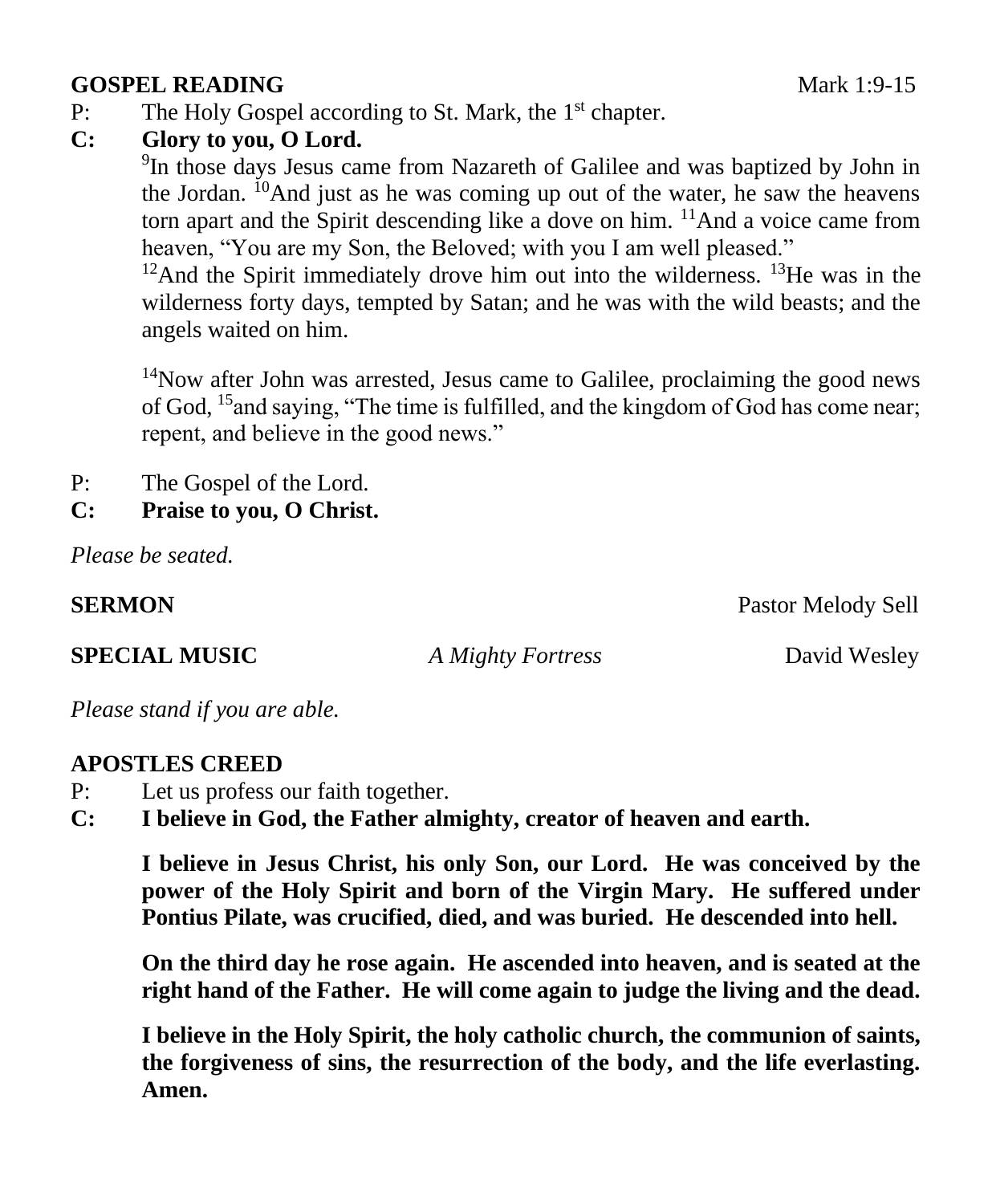### **PRAYER OF THE FAITHFUL**

**A:** Relying on the promises of God, we pray boldly for the church, the world, and all in need.

In Jesus your realm has come near to us in every place and time. Give your church throughout the world a spirit of humility and repentance; teach us to trust always in the good news of your salvation.

You have made a covenant of mercy with every living creature. Protect all the earth's creatures from destruction. Empower the work of biologists, conservationists, and science educators.

All your paths are steadfast love and faithfulness. Direct the words and actions of leaders in our community and throughout the world, that they may maintain justice for the lowly.

Even in the wilderness you are with us. Walk alongside migrants and refugees crossing dangerous lands. Tend to those whose lives feel desolate. Give healing and strength to all who suffer.

In the covenant of baptism, you claim us as beloved children. Nurture us in our baptismal identity and teach us to live within it for the sake of others. Strengthen this congregation's ministries of care and concern.

In baptism you join us to the death and resurrection of Jesus Christ. We praise you for all those who have died trusting in your faithfulness. Bring us with them to the fullness of your reign.

We entrust ourselves and all our prayers to you, O faithful God, through Jesus Christ our Lord.

**C: Amen.**

### **THE SHARING OF THE PEACE**

- P: The peace of Christ be with you.
- **C: And also with you.**

#### **† THE MEAL †**

*God feeds us with the presence of Jesus Christ.*

### **SETTING OF THE TABLE**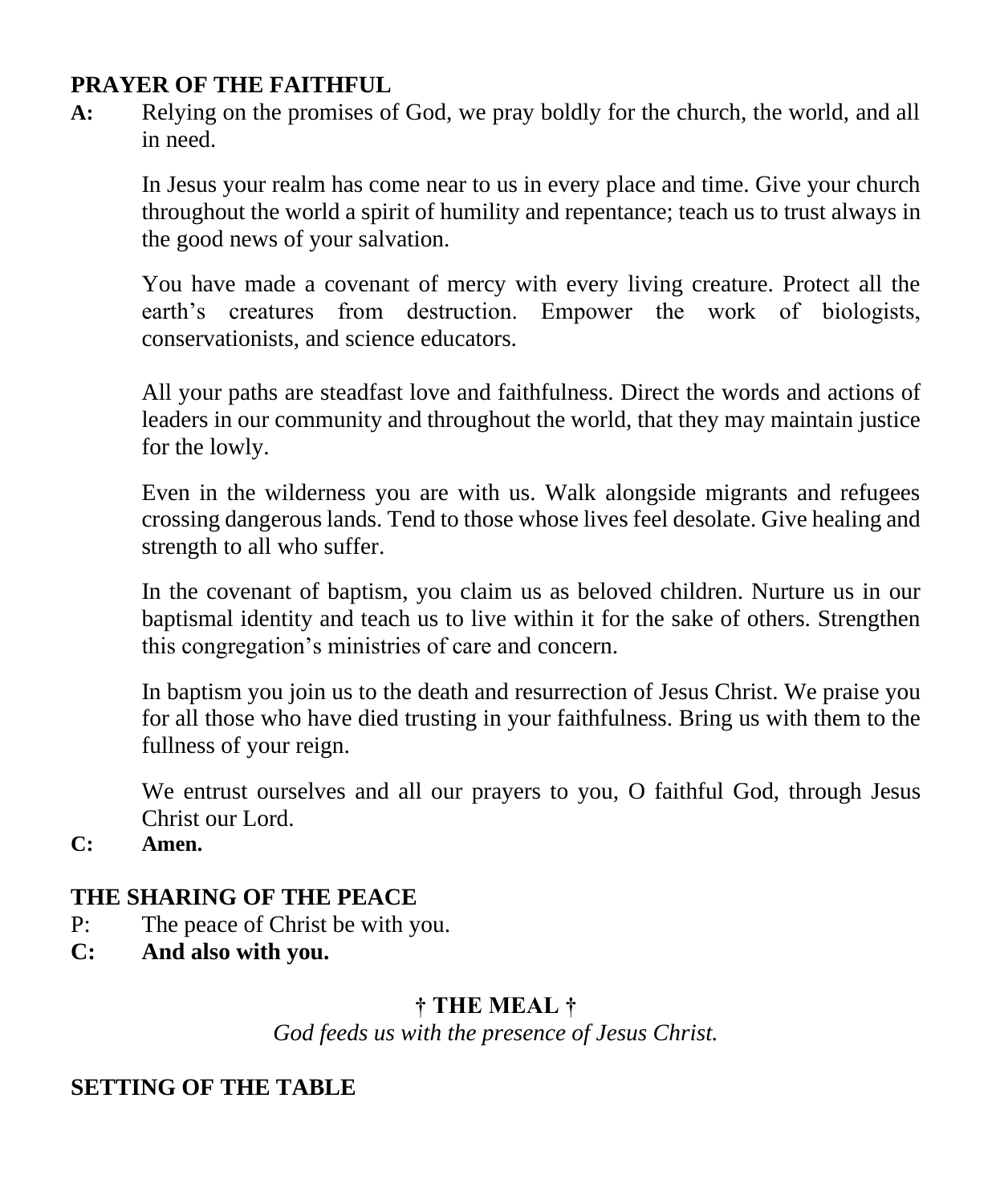## **OFFERING PRAYER**

- A: Let us pray. Faithful God, you walk beside us in desert places, and you meet us in our hunger with bread from heaven. Accompany us in this meal, that we may pass over from death to life with Jesus Christ, our Savior and Lord.
- **C: Amen.**

# **GREAT THANKSGIVING**

#### *The Dialogue*

- P: The Lord be with you. **C: And also with you.**
	-
- P: Lift up your hearts. **C: We lift them to the Lord.**
- P: Let us give thanks to the Lord our God.
- **C: It is right to give our thanks and praise.**

# *The Preface*

- P: It is indeed right and our duty and joy, that we should at all times and in all places give thanks and praise to you, almighty and merciful God, through our Savior Jesus Christ; who on this day overcame death and the grave, and by his glorious resurrection opened to us the way of everlasting life. And so, with all the choirs of angels, with the church on earth and the hosts of heaven, we praise your name and join their unending hymn with these words:
- **C: Holy, holy, holy Lord, God of power and might, Heaven and earth are full of your glory, Hosanna in the highest. Blessed is he who comes in the name of the Lord. Hosanna in the highest. Hosanna in the highest.**

# **EUCHARISTIC PRAYER**

P: Blessed are you, O God of the universe. Your mercy is everlasting and your faithfulness endures from age to age. Praise to you for creating the heavens and the earth. Praise to you for saving the earth from the waters of the flood. Praise to you for bringing the Israelites safely through the sea. Praise to you for leading your people through the wilderness to the land of milk and honey. Praise to you for the words and deeds of Jesus, your anointed one. Praise to you for the death and resurrection of Christ. Praise to you for your Spirit poured out on all nations.

In the night in which he was betrayed, our Lord Jesus took bread, and gave thanks; broke it, and gave it to his disciples, saying: *Take and eat; this is my body, given for you. Do this for the remembrance of me.*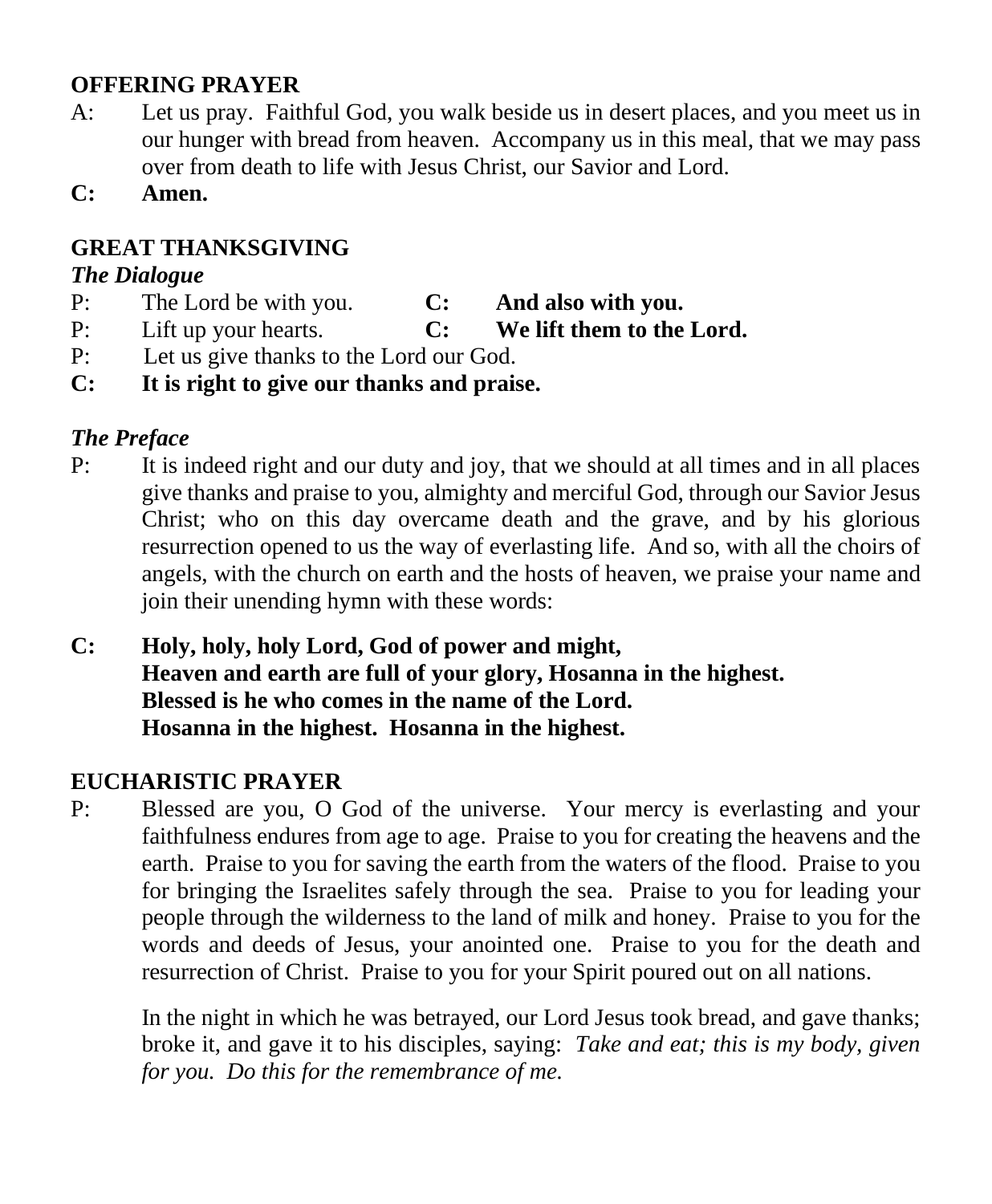Again, after supper, he took the cup, gave thanks, and gave it for all to drink, saying: *This cup is the new covenant in my blood, shed for you and for all people for the forgiveness of sin. Do this for the remembrance of me.* 

With this bread and cup we remember our Lord's Passover from death to life as we proclaim the mystery of faith:

# **C: Christ has died. Christ is risen. Christ will come again.**

- P: O God of resurrection and new life: Pour out your Holy Spirit on us and on these gifts of bread and wine. Bless this feast. Grace our table with your presence.
- **C: Come, Holy Spirit.**
- P: Reveal yourself to us in the breaking of the bread. Raise us up as the body of Christ in the world. Breathe new life into us. Send us forth, burning with justice, peace and love.
- **C: Come, Lord Jesus.**
- P: With your holy ones of all times and places, with the earth and all its creatures, with sun and moon and stars, we praise you, O God, blessed and Holy Trinity, now and forever.
- **C: Amen.**

#### **THE LORD'S PRAYER**

- P: We pray together.
- **C**: **Our Father, who art in heaven, hallowed be thy name, thy kingdom come, thy will be done, on earth as it is in heaven. Give us this day our daily bread; and forgive us our trespasses, as we forgive those who trespass against us; and lead us not into temptation, but deliver us from evil. For thine is the kingdom, and the power, and the glory, forever and ever. Amen.**

### **INVITATION TO COMMUNION**

- P: Jesus draws the whole world to himself. Come to this meal and be fed.
- **C: Amen.**

*Please be seated.* 

### **PARTAKING IN THE BREAD AND CUP OF SALVATION**

*The congregation opens the wafer packet.*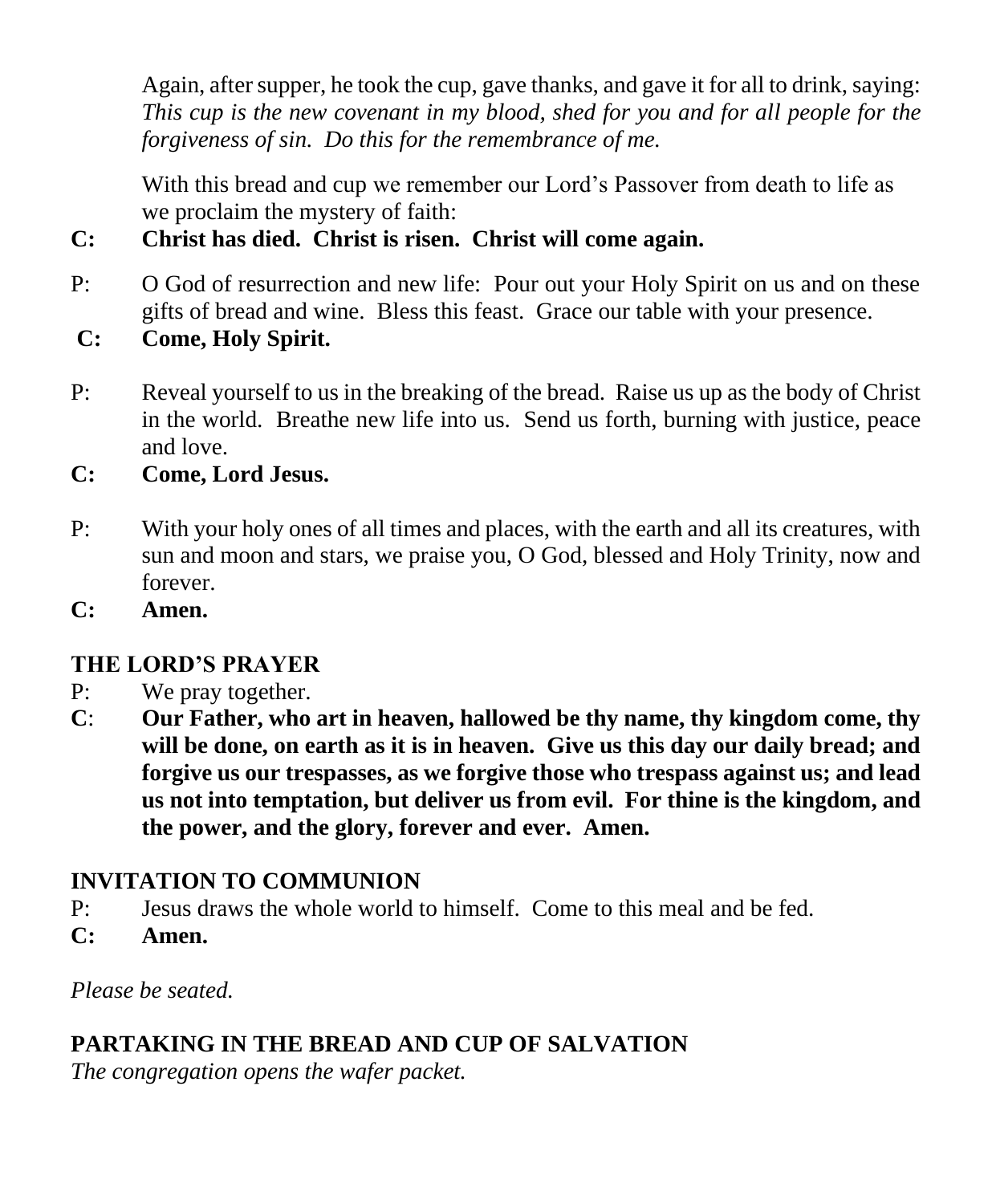- P: The body of Christ given for you.
- **C: Amen.**

*The congregation opens the cup.*

- P: The blood of Christ shed for you.
- **C: Amen.**

*Please place communion cups & wrappers in the trash as you exit the Sanctuary.*

# **POST-COMMUNION BLESSING**

- P: The body and blood of our Lord and Savior, Jesus Christ, strengthen you and keep you in his grace.
- **C: Amen.**

# **PRAYER AFTER COMMUNION**

- A: Let us pray. God of steadfast love, at this table you gather your people into one body for the sake of the world. Send us in the power of your Spirit, that our lives bear witness to the love that has made us new in Jesus Christ, our Savior and Lord.
- **C: Amen.**

*Please stand if you are able.*

# **† THE SENDING †**

**MUSICAL BENEDICTION** *As The Deer* Arr. by Douglas Wagner

### **BLESSING**

P: You are what God made you to be: created in Christ Jesus for good works, chosen as holy and beloved, freed to serve your neighbor. God bless you  $\pm$  that you may be a blessing, in the name of the holy and life-giving Trinity.

**C: Amen.**

### **DISMISSAL**

- P: Go in peace. Share the good news.
- **C: Thanks be to God.**

**POSTLUDE** *The Glory Of These Forty Days* Wayne L. Wold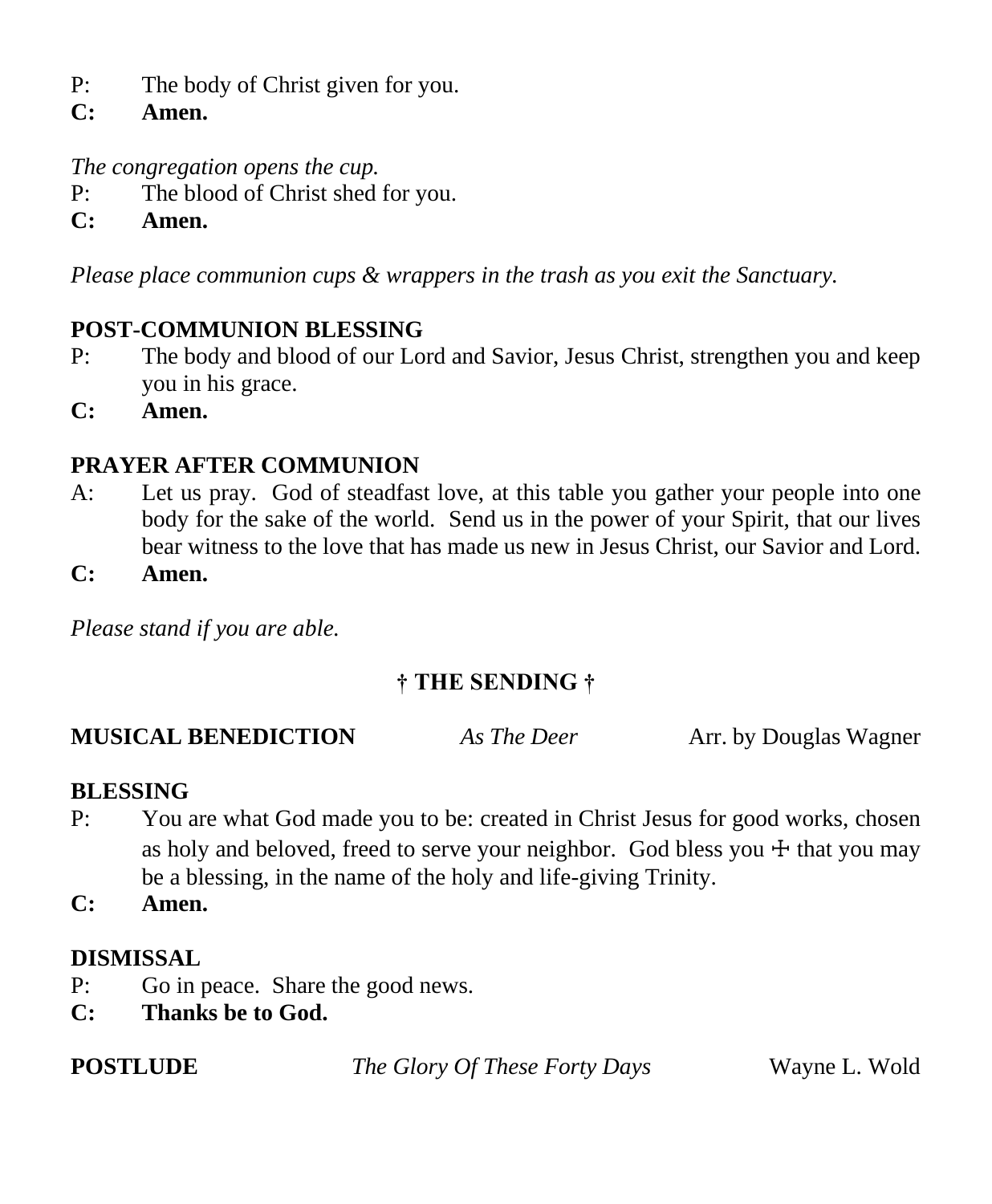# **THIS WEEK AT ZION**

#### **Sunday, February 21**

*\* The flowers are sponsored by Amy Thompson in celebration of Jeff's birthday today! \* The communion elements are sponsored by Lisa Nelson in honor of February family birthdays -Ben, Kacey, and Juliette, and in memory of Carla.*  In-Person Worship – 9:00 a.m. Live-stream Worship – 9:00 a.m. Worship Link: [http://bit.ly/Zion\\_Live](http://bit.ly/Zion_Live) Wired Word Sunday School Class – 10:30 a.m. [Sign on any time after 10:15] Class Link: <https://us02web.zoom.us/j/2283229266>

#### **Monday, February 22**

Food Pantry – 10:00 a.m. – 1:00 p.m.

#### **Tuesday, February 23**

Bible Study – 9:00 – 10:30 a.m. (Connection Zone/Sanctuary) Scouts – 6:30 p.m. (Social Room & Classrooms)

#### **Wednesday, February 24**

Food Pantry – 10:00 a.m. – 1:00 p.m.

#### **Thursday, February 25**

Community Meal Drive-Thru – 5:30 – 6:15 p.m. (Landisville Mennonite)

#### **Friday, February 26**

#### **Saturday, February 27**

#### **Sunday, February 28**

In-Person Worship – 9:00 a.m. Live-stream Worship – 9:00 a.m. Worship Link: [http://bit.ly/Zion\\_Live](http://bit.ly/Zion_Live) Wired Word Sunday School Class – 10:30 a.m. [Sign on any time after 10:15] Class Link: <https://us02web.zoom.us/j/2283229266>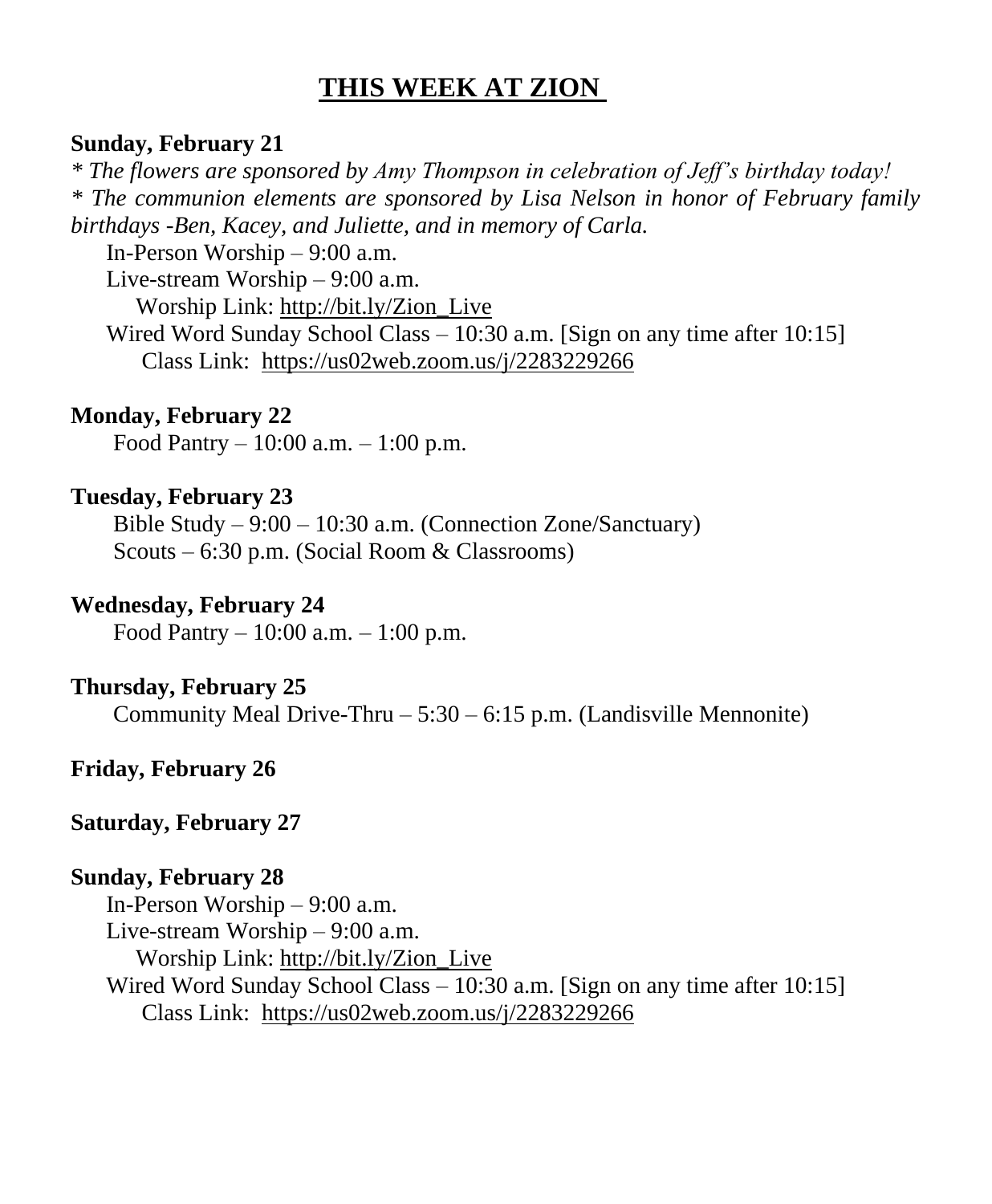# **ANNOUNCEMENTS**



# **LENTEN DEVOTIONALS**

*The following Lenten Devotionals are available on the ushers' table in the Narthex: 1) Reflections on the Writings of C.S. Lewis: Mercy, Passion, & Joy; 2) From Suffering to Salvation (inspiration from Henri Nouwen); and 3) printouts of Pastor Sell's daily writings. You may also stop by the office to pick up copies of what you want.*

# **OUR DAILY BREAD DEVOTIONALS**

*The March/April/May ODB Devotionals are available on the ushers' table in the Narthex. You may also stop by the office to pick one up. If you would like one mailed to you, please let Anne know (adminzelc@comcast.net).*



*Like there was on Ash Wednesday, there will be mid-week services held during Holy Week. Maundy Thursday is April 1 and Good Friday is April 2. There will be services on each of those days at 7:00 p.m. The same COVID safety protocols will be in place, so please let Anne know if you plan to attend either or both of those services.* 



*Come on out for MOVIE NIGHT at the church on Wednesday, March 3 at 6:00-8:00 p.m. on the big screen in the Sanctuary where "The Overcomer" will be shown! Life changes overnight for high school basketball coach John Harrison after he loses his team and is challenged by the principal to coach a new sport he* 

*doesn't even like or understand: cross country. As he questions his own worth, he dares to help his least-likely runner take on the biggest race of the year. Filled with a mix of faith, humor and heart, this story will inspire you, while showing the power of redemption, reconciliation, and forgiveness. (Rated PG for some thematic elements.)*



*Unlike in previous years, the Joyful Noise Offering will continue through the Lenten season. The purpose of this special collection – to go to outreach organizations in the community –*

*is one that God would encourage at any time of the year. The money collected so far will be going to help those who have been impacted by the fire at the Black Knight.* 



*The WW class meets via Zoom each Sunday morning at 10:30. You can sign on any time after 10:15. The link for the class is:<https://us02web.zoom.us/j/2283229266>*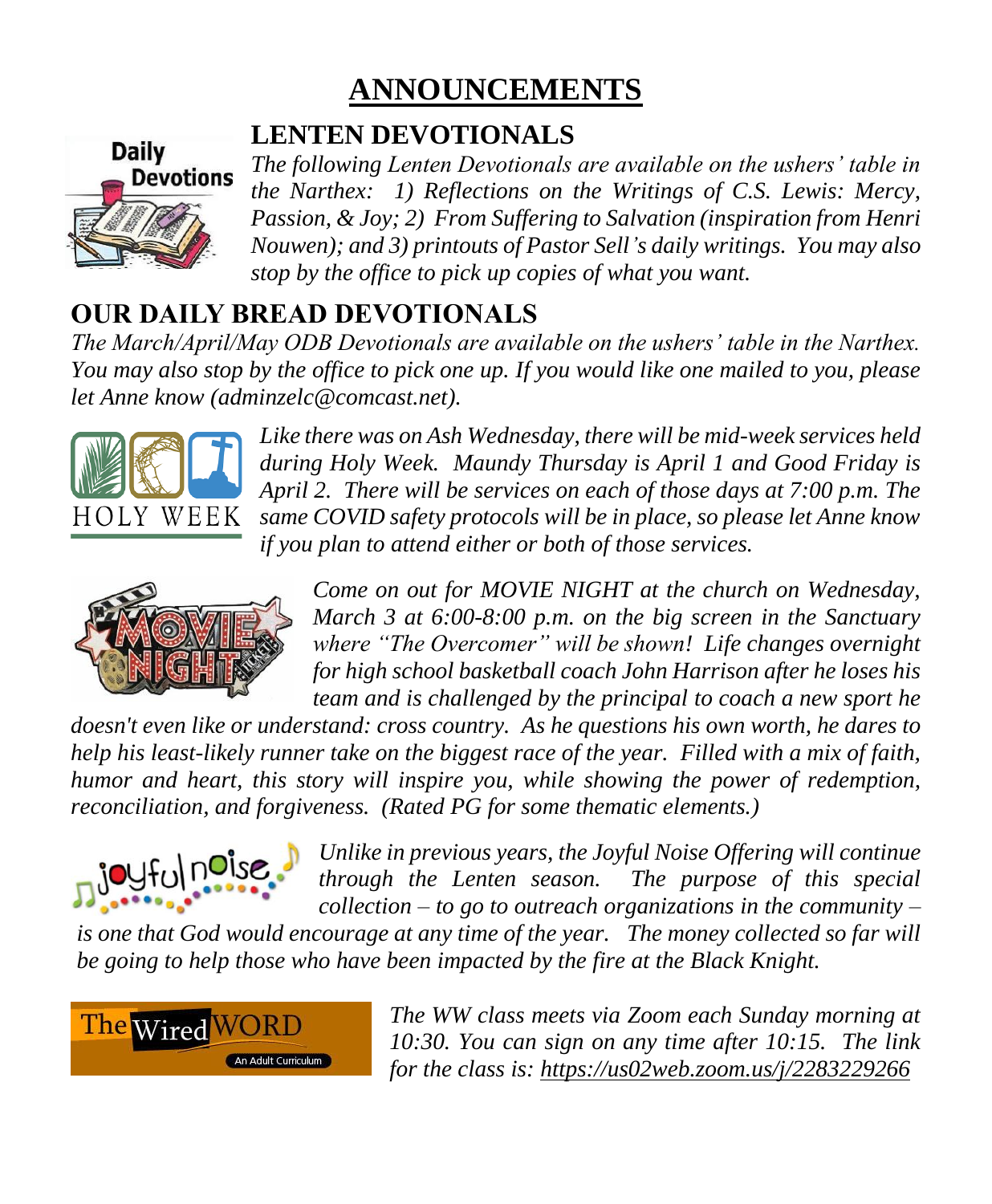

**FROM DAY OF SMILES***…We are just blown away by your generous giving to Clare House, Milagro House, & Mom's House in honor of our annual Day of Smiles. Our special day of giving certainly looked different this year. We did not want to cancel it so we decided that a COVID-style of giving would work. We very* 

*successfully spread many smiles again this year. Thank you so much for your support! - Jane & Steve McCartney*

**TO THE FELLOWSHIP TEAM***…Thank you to Millie Gundel, Birgitte Chapman, Dave Albin, Denise Haun, & Pastor Sell for helping with the Shrove Tuesday Fastnacht & Mardi Gras festivities event! It was a wonderful to celebrate the day and to connect with Zion members & friends in a safe way!* 

# **FROM COMMUNITY MEAL RECIPIENTS***…*

- *…Thank you for these meals. It is such a kind service.*
- *…Grateful for the meals! Thank you so much!*

# **PIANO PURCHASE THANK YOU & UPDATE**

*Thank you to the members and friends of the congregation who contributed to the purchase of the piano, including: Connie Alsedek, Horst and Lisa Bernhard, Ed and Cindy Blough, Jeanette Bomberger, Dave and Donna Dumeyer, Diane Gerlach, Jim and Millie Gundel, John and Pat Hinkle, Burnell and Joan Hostetter, Sam and Adele King, Nina Laliberte, Jesse and Pat Landis, Ron Miller, Lisa Nelson, Jeff and Amy Thompson, Bob Wildasin, and Dave and Sue Wise. We appreciate all your support in making this musical gift a success for Zion and for the performing community. We are happy to report that contributors donated more than \$7,000 which provided enough for not only the piano but also additional necessary add-ons like a humidifier and tuning!*





*Take some time to reconnect with yourself, others, and the Divine through this slow-flow vinyasa series. We will* 

*focus on the practice of being present through mindful poses, awareness of the breath, and attention to* 

*alignment of the body. Many people do yoga for the physical benefits of stretching and strengthening. Leah will encourage you to also see yoga as a spiritual practice to slow down and intentionally connect with yourself and with God. Cost is \$8.*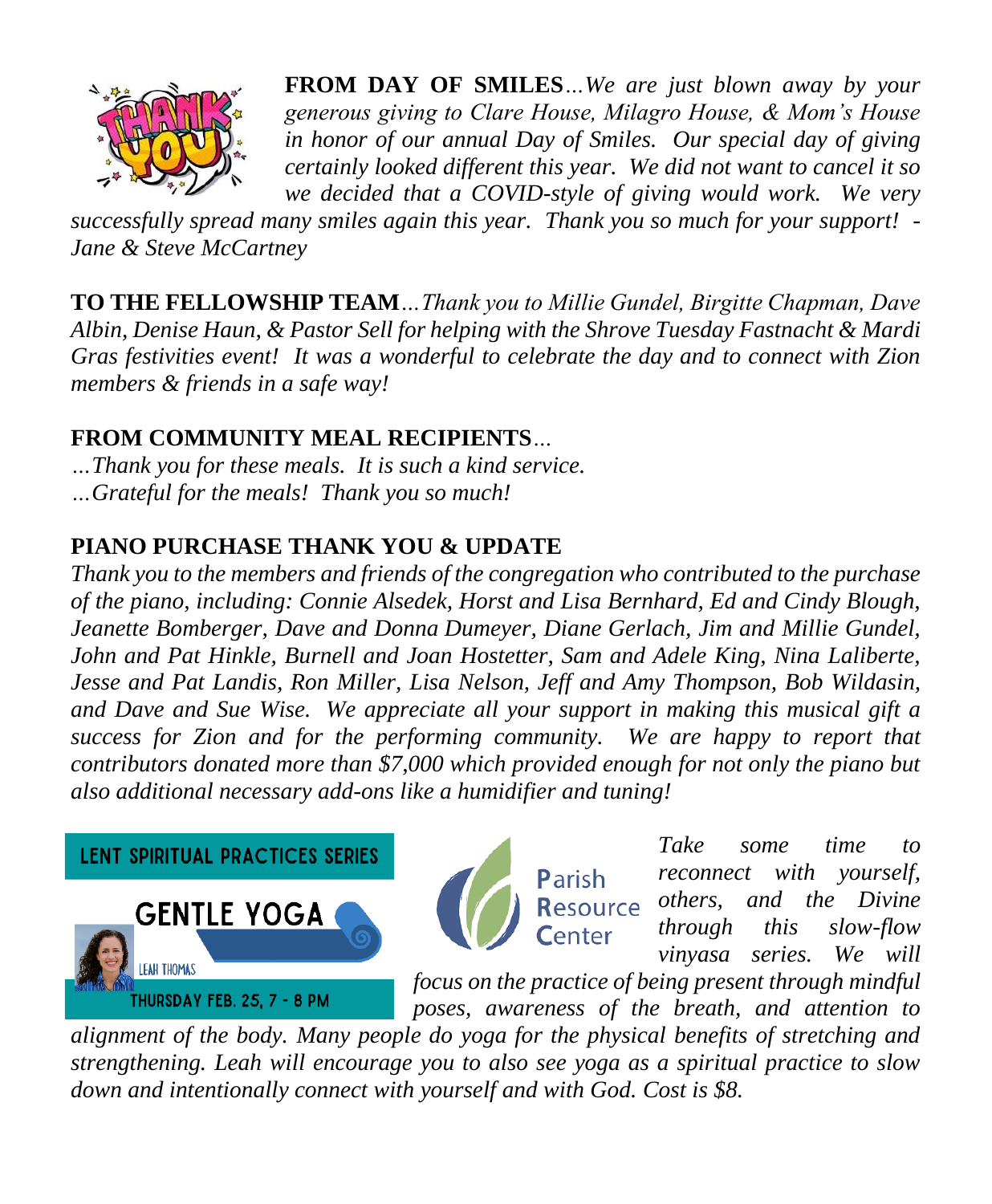

# The Lutheran Camping Corporation of Central Pennsylvania

Kirchenwald, Nawakwa, & The Wittel Farm

# ➢ **[TODAY!!! 1-6 p.m.!! Winter Fun Day at Kirchenwald](https://files.constantcontact.com/18c44923001/3ad1d5b9-0e43-4247-a5ff-03345e473f4c.pdf)**

*Bring your family or youth group and enjoy an afternoon on Kirchenwald's award-winning toboggan run, ice-skating on the lake, or simply exploring the camp, visiting the goats, challenge yourself on the ropes course, sit by the fire, or drinking hot chocolate in the lodge. [https://www.lutherancamping.org/event/winter-fun-day-feb-2021/](https://r.xdref.com/?id=10QJjaA3023855&from=annerankin524@gmail.com&to=pkeller@pccucc.org&url=https://www.lutherancamping.org/event/winter-fun-day-feb-2021/)*

# ➢ **Summer Camp: [REGISTER ANYTIME!](https://www.lutherancamping.org/forms/SummerBrochure.pdf)**

*The 2021 summer camp schedule is set! There are camps for all ages and interests at both Kirchenwald and Nawakwa. Check out what is offered online. There is an early-bird registration discount if you register before April 3. Also, if you attend the Open House, you can get an additional discount. [https://www.lutherancamping.org/summer-camp/youth](https://www.lutherancamping.org/summer-camp/youth-summer-programs/)[summer-programs/](https://www.lutherancamping.org/summer-camp/youth-summer-programs/) [\[Summer Camp Early Full-Pay Registration Discount Deadline: 4/3\]](https://files.constantcontact.com/18c44923001/56106034-00b7-48fe-9db4-64a5369ec461.pdf)*  ➢ **[Summer Staff Recruitment --](https://files.constantcontact.com/18c44923001/b53294a7-734d-4200-9cd9-14cff0676018.pdf) GOING ON NOW!**

# *Calling all high school kids, college-age young adults, and adults interested in working at camp this summer! Lutheran Camping Corporation is recruiting now for this summer's*

*camp season. [https://www.lutherancamping.org/employment/](https://r.xdref.com/?id=10QJjaA3023855&from=annerankin524@gmail.com&to=pkeller@pccucc.org&url=https://www.lutherancamping.org/employment/)*

# ➢ **Summer Volunteer Opportunities For All Ages And Interests**

*Camp is not just for young – or "younger" – people! There are volunteer opportunities galore at all of the LCC sites. Volunteers are critical in order to have a smooth-running program! Lutheran Camping Corporation is eager to have volunteers come forward to help out in the following areas: Health Services, Food Services, Maintenance Services, Program Leadership, Gardeners. More information about volunteering can be found at [https://www.lutherancamping.org/volunteer/](http://r20.rs6.net/tn.jsp?f=001cL5O-XVfA9LRzTqQjpev4HLSZIkbuoD7HP7dbryXbZlv2lqHXKuzvvvJDyk2jxgCd2c_l3TzpDFcSuqS0qjjVd0-SYyZFECdD4x3wA5Is5WNNtWwznVQJPCVyeWvrorUos_pxl6a1Q-RP0UZFpQZU9H5Z_3dmhZzDfRG65n8i52342EgP0mibDqIBqyEUMNKQFhWVAnSVEQnAY_KV2XcU80P89-RHua4bRzfLvovwdCNTUDWGJeO8kfI_O6GSkQ52dtHTtW1bx-4cR_AxzslSlUNhYy2q6uUHoAVsclgOTg9KA3eNQEEqgFIVx7KHQg-3gwrZBit5xE=&c=Ej7RCnMbRGwnSoKW414hOHrUY4Rw3-CHy4TGscnP-Bw3hXPMY_ZlhQ==&ch=ZeJ5PtxsyYTEskFwei7Pu6iJwOonxMuhRGNu6TTJVgZGpmuncCNZcA==)*

# ➢ **[Lenten Day Apart at the Wittel Farm; March 13, 9-4 p.m.; \\$15](https://www.lutherancamping.org/event/lenten-day-apart-2021/)**

*Lenten Day Apart sessions will include restorative spiritual practices and restorative soil work. You will learn about the soil on the farm and how you can improve its health. You will plant seeds in our greenhouse in the afternoon.*

*[https://www.lutherancamping.org/event/lenten-day-apart-2021/](https://r.xdref.com/?id=10QJjaA3023855&from=annerankin524@gmail.com&to=pkeller@pccucc.org&url=https://www.lutherancamping.org/event/lenten-day-apart-2021/)*

- ➢ **Women's Quilting Weekend at Kirchenwald: March 19-21**
- ➢ **[Summer Camp Open House at Kirchenwald & Nawakwa; March 21 & April](https://www.lutherancamping.org/event/summer-camp-open-house-kirchenwald-0321/)  [11; 2-4:30 p.m.](https://www.lutherancamping.org/event/summer-camp-open-house-kirchenwald-0321/)**

*You are invited to visit Kirchenwald or Nawakwa on March 21 or April 11. Take a tour of camp with members of our summer staff and see what camp is all about. As a bonus, all new campers will receive a \$10 gift certificate to the camp store!* 

*[https://www.lutherancamping.org/event/summer-camp-open-house-kirchenwald-0321/](https://r.xdref.com/?id=10QJjaA3023855&from=annerankin524@gmail.com&to=pkeller@pccucc.org&url=https://www.lutherancamping.org/event/summer-camp-open-house-kirchenwald-0321/)*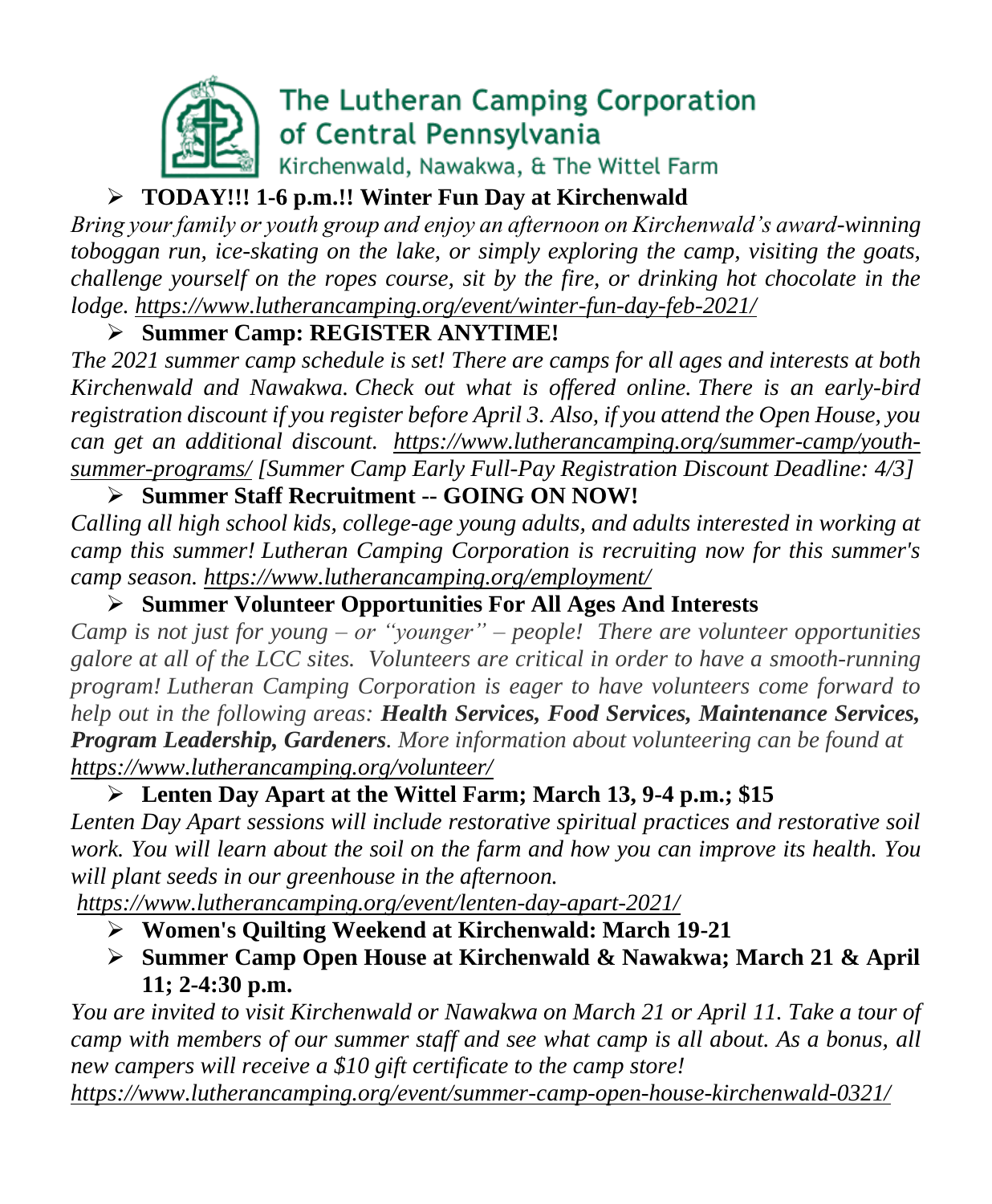# ➢ **Work Day at [Kirchenwald](https://www.lutherancamping.org/event/work-days-kirchenwald-2021/) , [Nawakwa](https://www.lutherancamping.org/event/work-days-nawakwa-2021/) , & Wittel Farm; April 24; 9-5 p.m.**

*Help get our sites ready for the summer season by helping out at the spring Work Day! Jobs available for all skill levels. Complimentary lunch for all volunteers. Please RSVP so that enough projects & food can be prepared for the day.*

*<https://www.lutherancamping.org/event/work-days-kirchenwald-2021/> <https://www.lutherancamping.org/event/work-days-nawakwa-2021/>*

➢ **[Earth Day Celebration at Kirchenwald; April 25; 2-6 p.m.; \\$10](https://files.constantcontact.com/18c44923001/7691fe1e-8c21-4802-92cb-be76e847145d.pdf)**  *Enjoy an afternoon of environmental activities, games, and crafts at one of your favorite places within God's creation: CAMP! An evening meal is included in the \$10 fee. All ages welcome. [https://www.lutherancamping.org/event/earth-day-celebration-2021/](https://r.xdref.com/?id=10QJjaA3023855&from=annerankin524@gmail.com&to=pkeller@pccucc.org&url=https://www.lutherancamping.org/event/earth-day-celebration-2021/)*

➢ **[Men's Retreat at Kirchenwald; April 30-May 1; \\$85](https://files.constantcontact.com/18c44923001/626f5d51-beeb-4dbd-958d-01abc6c17e37.pdf)**  *Need a weekend with the guys? Come on out to Kirchenwald for a retreat at the end of April! [https://www.lutherancamping.org/event/mens-retreat-2021/](https://r.xdref.com/?id=10QJjaA3023855&from=annerankin524@gmail.com&to=pkeller@pccucc.org&url=https://www.lutherancamping.org/event/mens-retreat-2021/)*

➢ **[Summer Camp Kick Off Worship & Picnic; May 16; worship begins](https://files.constantcontact.com/18c44923001/47a4cde1-c43a-4640-8ecf-25197bbe7910.pdf) at 3:30 [p.m.](https://files.constantcontact.com/18c44923001/47a4cde1-c43a-4640-8ecf-25197bbe7910.pdf)**



*Although we are still bound by strict conditions regarding confidentiality, we are able to offer some new information on our progress to the congregation.*

*Several weeks ago, we did meet with our first candidate. The committee spent significant time in preparing for the interview. The interview went well and we all enjoyed meeting the candidate. However, we informed the Synod that, while not eliminating the* 

*candidate, we were interested in seeing additional candidates. Weeks passed.* 

*We have now been notified that we will be receiving the profile of a second candidate. We will meet to review the profile, restructure interview appropriately, and invite the candidate for a visit and personal interview.*

*We only receive candidate profiles that are provided by the Synod, always received with the conditions of confidentiality. The committee members will continue to abide by the confidentiality with fidelity. While we all wish the process would be moving more quickly, the committee continues to work prayerfully and patiently through the process.*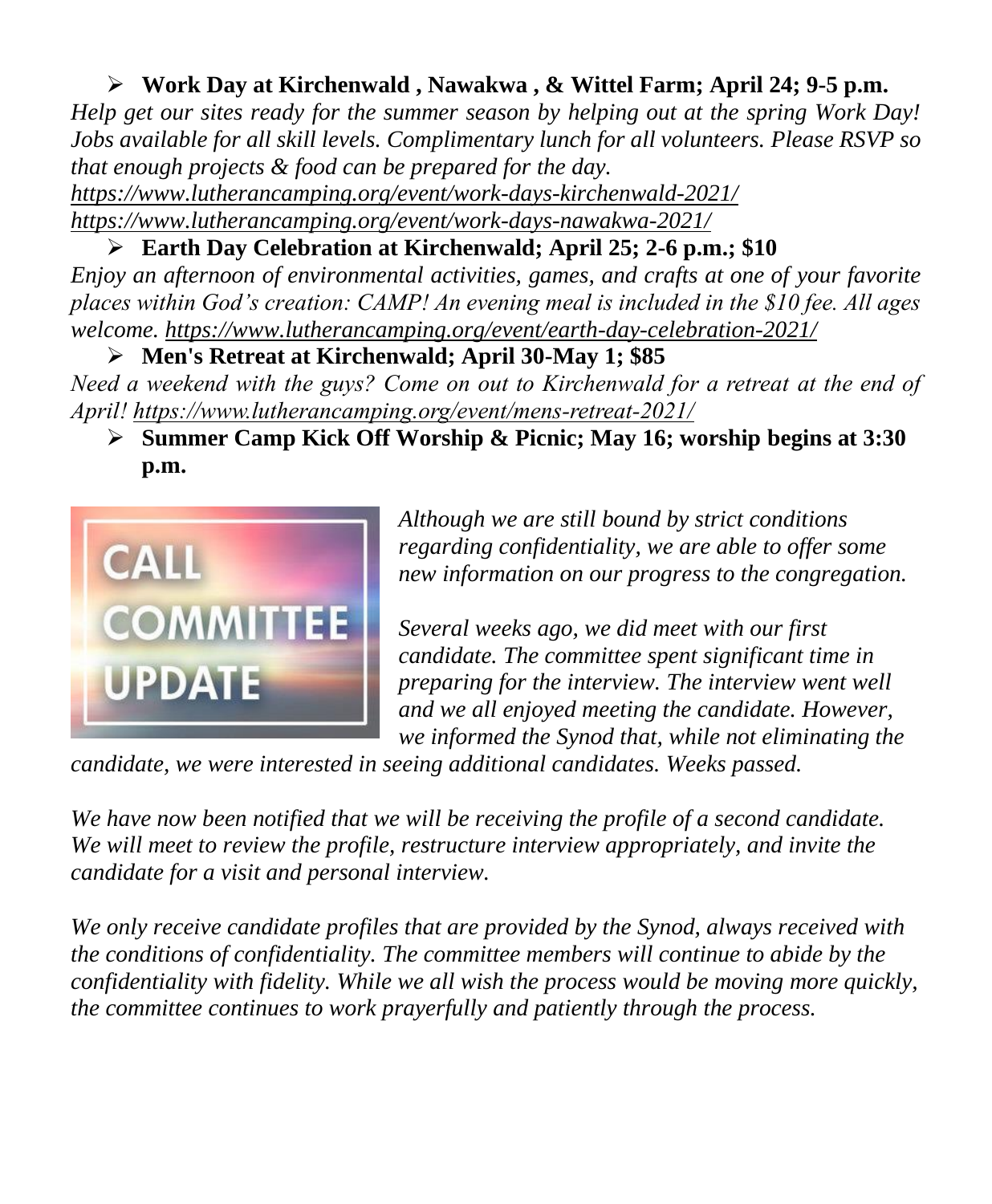# **PRAYER LIST** *FOR HEALING*

Rick Long Thelma Pearson Marvin Ruch Kate Donnan Barbara Williams Dave Wise Don Heartter Joe Adams Judie Ingersoll Lucy Davis Bill Grove Kay Crawford Holly Hoover Janet & Harry Musselman Howard Robinson (Brother-in-law of Wilson Pipkin) Robin Coons (Daughter-in-law of Dianne & Mark Coons) LaVon Harnish (Friend of Jeanette Bomberger) Homer Dietz (Brother-in-law of Harry Musselman) Ron Sahd (Friend of Dave Wise) Loma Slike (Mother of Sue Wise) Mike LaFata (Son-in-law of Bill & Julia Grove) Lesli LaFata (Daughter of Bill & Julia Grove)

#### *FOR COMFORT, PEACE, STRENGTH, & SAFETY*

Betty Stoner Arlene Miller Deb McCartney Marlin Zimmerman Bette Geibel Richard & Marilyn Heim Charlotte & George Potts Wilson Pipkin & family on the death of his father, Wilson Pipkin on Feb. 2 Arlene Wise (Sister-in-law of Dave Wise) Vaun Hile (Father of Lynda Sherwood) Jennifer Kready (Daughter of Dave & Donna Dumeyer)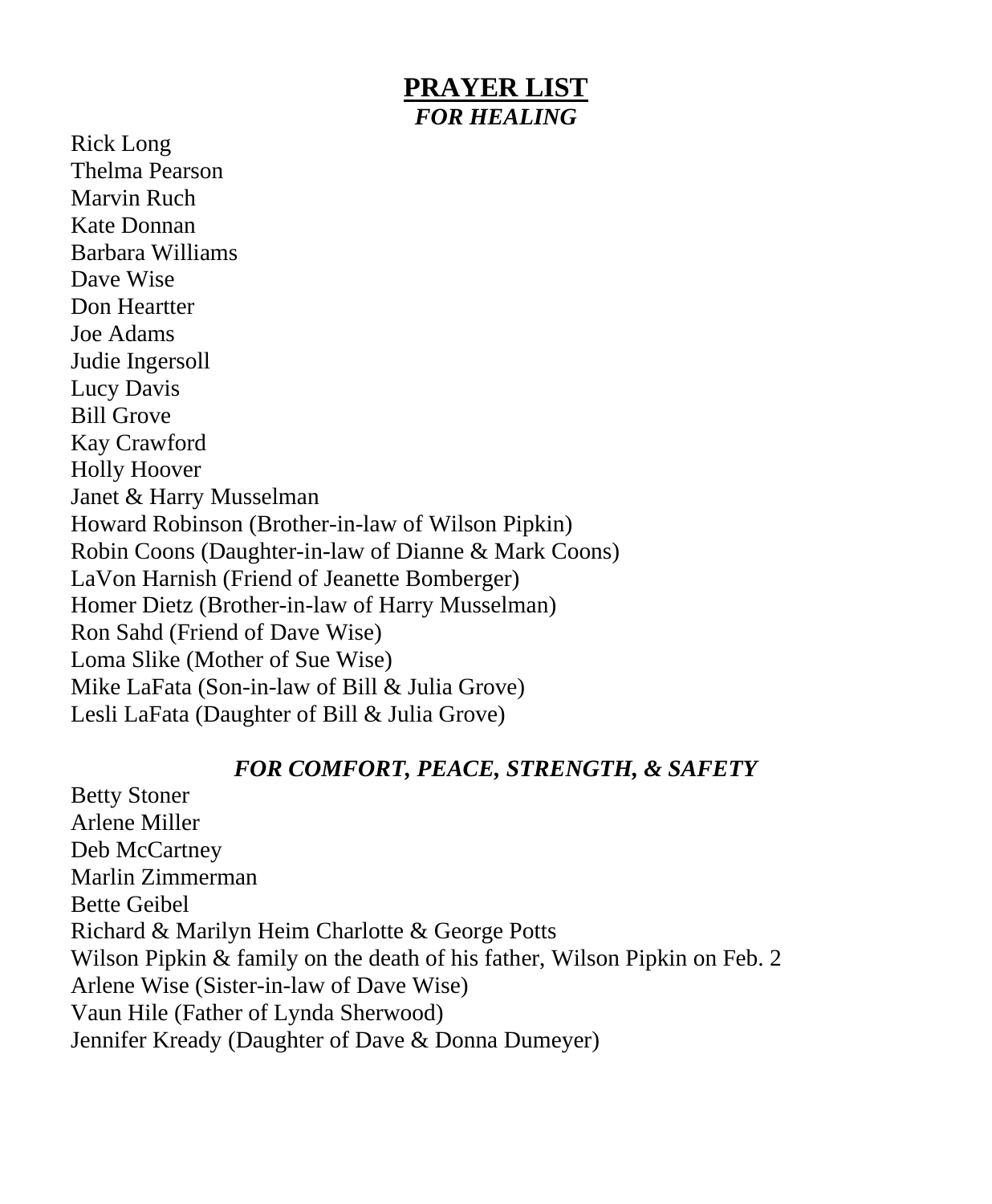#### *FOR PROTECTION FOR MILITARY & FIRST RESPONDERS*

Christopher Wright Chris Andrew Thom Whitesel Ryan Stitzel Doug Kautter Justin Gorlaski Corey Landis (Nephew of Jesse & Pat Landis) David Adams (Son-in-law of John & Kathleen Hay, and husband of Liz)

#### *IN CELEBRATION*

### **HAPPY BIRTHDAY!**

- 21<sup>st</sup> Ava Gunzenhauser, Marissa Martin, Jeff Thompson
- 22<sup>nd</sup> Brent Andrew
- 23<sup>rd</sup> Doug Rhoads
- 24th Jesse Landis
- $25<sup>th</sup>$  Devin Leibley
- 27<sup>th</sup> Miriam Janisewski, Brad Sherwood